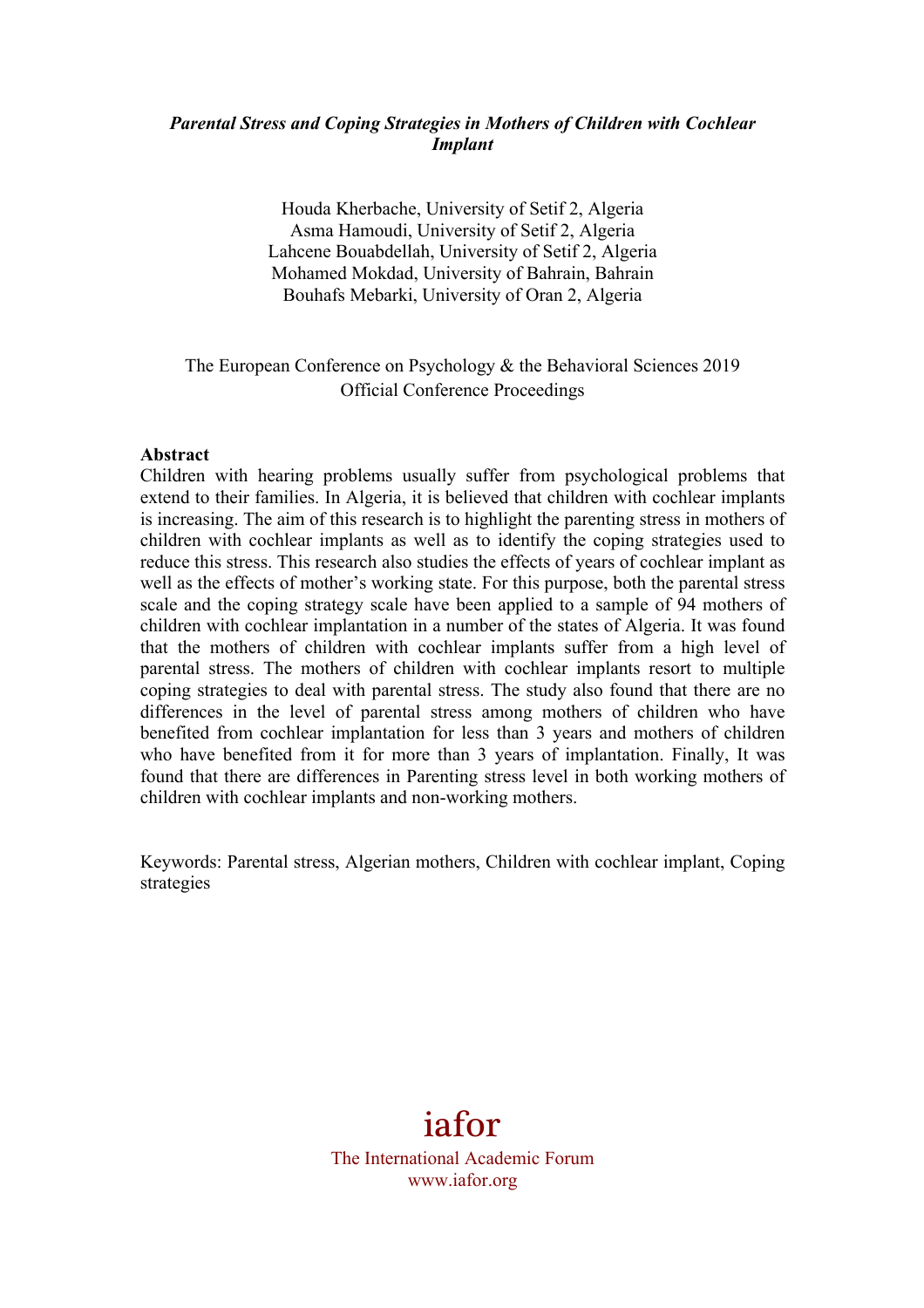#### **Introduction**

The stressful situations take a big part of life of any one of us. The vulnerability of individuals to psychological stress varies according to the duties imposed by their daily lives. Parents have a large share of the stress in the family because of their primary responsibility for raising their children. Merely assuming the role of parenting causes a significant degree of stress, especially when the child is young (Cronin, et al. 2015). Parenting stress is a set of processes that lead to repulsive psychological and physiological reactions that arise from attempts to adapt to parental role requirements (Deater-Deckard, 1998). This is a negative experience of the parent's feelings towards himself and his child (Eg, food, welfare, attention) or because of the need to reconcile his needs with the needs of the child, or because of the general social stress associated with the child long-term growth and well-being (Cronin, et al. 2015).

The role of the mothers differs from that of the fathers in parenting and in interaction with their child. Koegel et al. (1992) suggested that mothers suffer more than fathers from parenting stress, and found that the level of parenting stress correlates with parent-specific responsibilities during parenting. Baker and Heller (1996) found that mothers care about the smallest indicators of behavioral and emotional problems of their children While parents only care about them when they become more serious (Deater-Deckard, 2004).

If the mother of a healthy child is susceptible to parenting stress, the disabled child will inevitably be a source of great degree of parenting stress on his mother, since he requires her to devote more time and care to him than the healthy child. The study of Singer and Farkas (1989) indicates that mothers of children with disabilities suffer from a high degree of stress from multiple sources, the most important of which are the physical burdens and tiredness and exhaustion resulting from meeting the needs of the disabled child and raising him, the mother having to devote full time to caring for her child, As a result of the suffering of the disabled child, and fear for his future.

Cochlear implant is an "electronic device implanted in the inner ear through an operation designed to create sound sensations from an electrical excitation of the endings of the auditory nerve." (Dumont, 1997, p. 12). The period of diagnosis reported by the parents of a child suffering from deep deafness is very difficult, because they have to make a fateful decision on their child to decide whether or not to undergo cochlear implantation (Quittner et al. 2010).The parents of the child who is suffering from cochlear implants have high level of stress immediately after the surgery (0 to 2 years after surgery), but their overall level remains high. (Chen, et al., 2013) not to mention the daily problems that later migrate from cochlear implant and affect the parents' satisfaction with life. Therefore, the parenting stress level in parents of children with cochlear implants is higher than that of the parents of children with hearing-impaired. (Sarant & Garrard, 2013) If we want to focus on the mothers of children with cochlear implant, they inevitably suffer from higher maternal stress than the mothers of both hearing and hearing-impaired children, as Santhi and Prakash (2013) points out in his study. This stress is related to the parenting experiences of these mothers, Marci and Hanson (1990) recognizes a significant relationship between parental stress in mothers and their parental responsibilities. To be able to alleviate or relieve the stress, individual turns to the process of coping. Lazarus and Folkman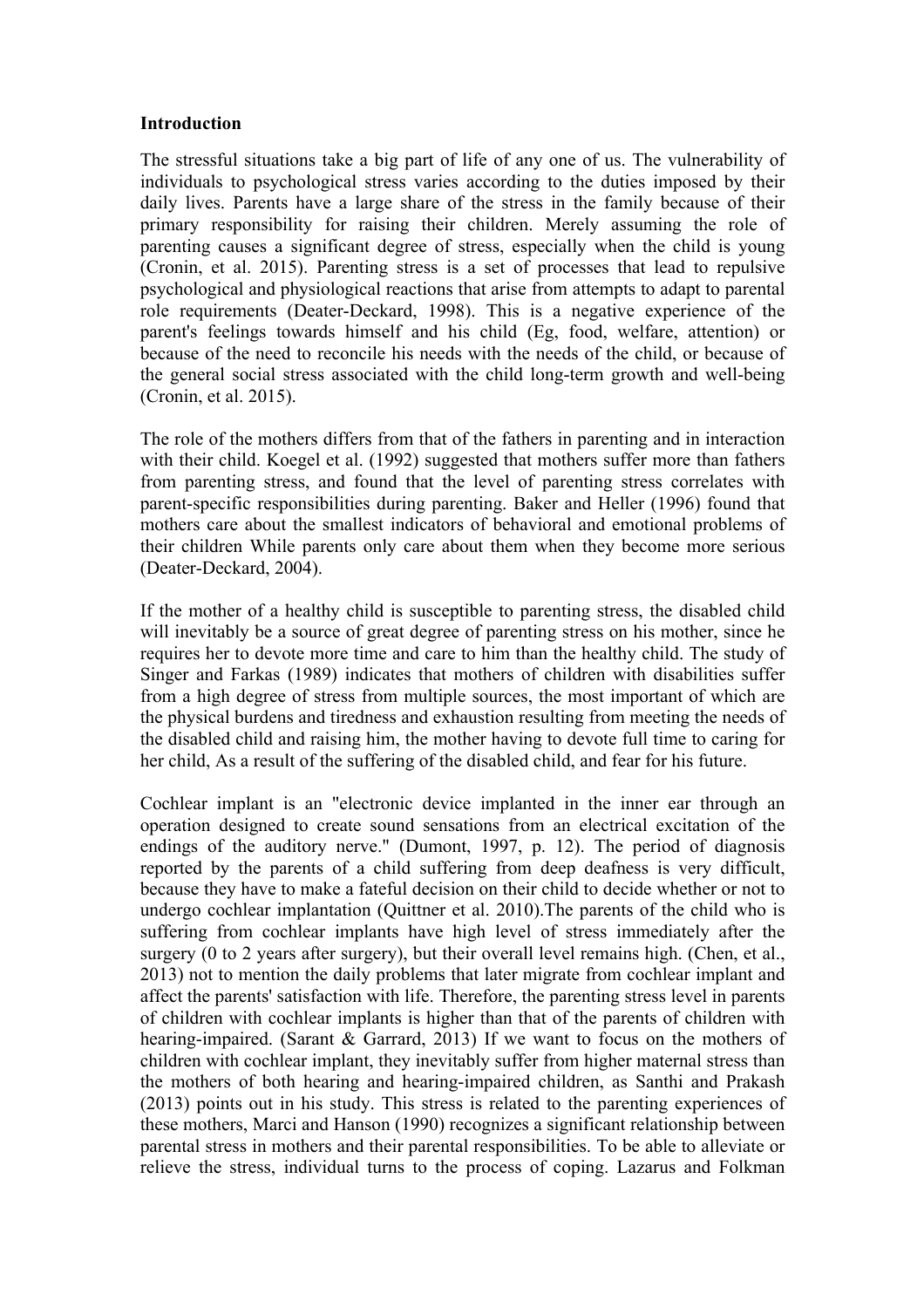(1984) have divided coping strategies into two types: problem focused coping and emotion focused coping. Deckard (2004) reported that most of the definitions of dealing with parenting stress agree to distinguish between problem focused coping versus emotion focused coping and avoidance strategy versus confrontation strategy. However, parents of disabled children resort to broader and more comprehensive strategies as a result of the burden caused by such disability. We have seen a great difference between the results of many studies that dealt with the topic of the coping strategies with parenting stress in parents of disabled children. The study of Van der Veek, Kraaij, and Garnefski (2009) reported that the parents of a child with Down's syndrome resorted to 9 strategies to reduce parenting stress (Self-blame, acceptance, reward, positive reorientation, focus on planning, positive reassessment, perception, amplification, blaming others), while Hastings, et al. (2005) Pointed out that parents of autistic children resorted to four strategies (avoidance, focus on problem, religious denial, positive confrontation).

Through our review of the literature on the subject of parenting stress in mothers of children with cochlear implants, we have obtained three studies; The study of Santhi and Prakash (2013) compared the level of parenting stress among mothers of children with cochlear implants with mothers of children with hearing aids, and the second study of Chen, et al. (2013) also compared the level of parental stress in the mothers of children with cochlear implants during periods of implantation. The third study of Weisel, Most, and Michael (2006) compared the parenting stress level of the mothers of children with cochlear implants during periods (immediately after cochlear implantation, 3 years after cochlear implantation, 3 years after cochlear implantation). Because there is a difference in the results of studies in the question of stability and change in the level of parenting stress through the stages after the period of cochlear implantation, we will take care of this variable. The literature review confirms the stability of parenting stress levels in mothers of children with cochlear implants over time.

In this research, we sought to study the level of parenting stress experienced by the mothers of children with cochlear implants during the periods (3 years before the cochlear implantation and after 3 years of cochlear implantation) as the vocabulary level develops in the healthy child during the period 2-3 years old (Connor, et al. 2006).

Among the tasks that may be added to the mother in the role of parenting is the work that she occupies outside the home. Working mothers suffer from low levels of parenting stress when they can plan their day if they succeed in involving their children and other family members in household tasks, this allows them to enjoy health and reconcile the requirements of both home and work. Because we have obtained only one study in this regard, we will discuss it by comparing the level of parenting stress in both of working and non-working mothers of children with cochlear implants.

Concerning the subject of the coping strategies in mothers of children with cochlear implants, we noted a lack of studies treating this topic. Although a number of them concentrate on the subject of parenting stress in mothers of children with cochlear implants but did not address the strategies of coping with it, as in the study of Weisel, Most and Michael (2006), Marci and Hanson (1990), and Santhi and Prakash (2013).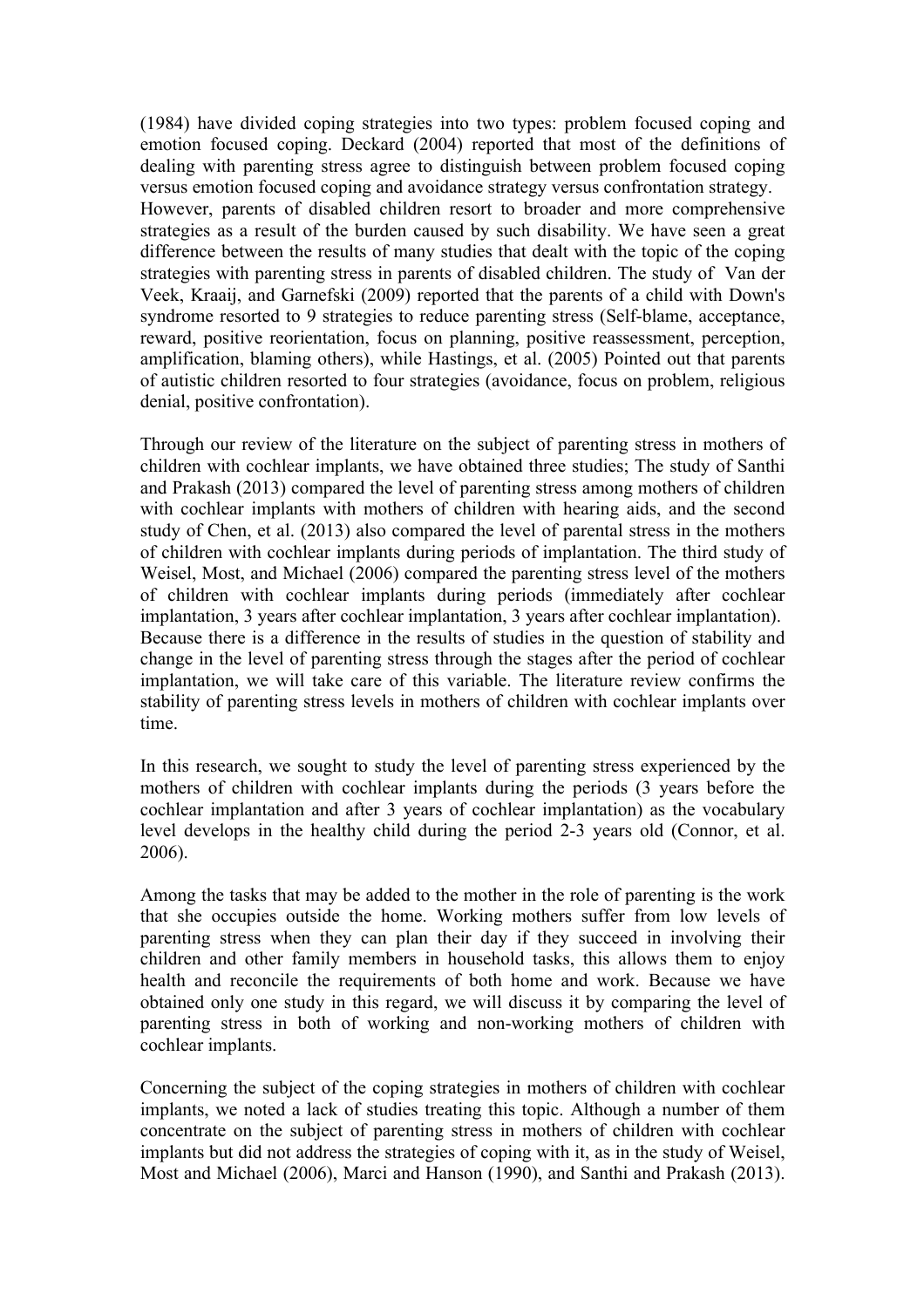According to the Anat ZZ (2008) study, the parents of deaf children resort to the social support strategy, as well as this strategy is used by the parents of children with cochlear implants to reduce parenting stress. The study of Asberg, Vogel and Bowers (2008) found that high levels of perceived social support are associated with a low level of parenting stress. In the study of Kobosko (2011) the results differ from those of the previous studies. The results indicate that there is a difference in the degree of strategies of coping with stressful situations between mothers and fathers in both ways of emotion and avoidance, as they were used by mothers more than fathers. This study is the only study, within our limits knowledge, that indicates that the mothers of the children with cochlear implants use other strategies, in contrast to the strategy of social support, which is consistent with most of the studies that dealt with strategies of coping with parenting stress used by parents of disabled children in general when talking about Multiple strategies.

Through literature reviews, we formulate the following research questions:

What is the level of parenting stress experienced by mothers of children with cochlear implant?

• Are there differences in the level of parenting stress experienced by working and non-working mothers of children with cochlear implant?

Are there differences in the level of parenting stress among mothers of children who have been benefited by cochlear implantation for less than 3 years and mothers of children who have benefited from it for more than 3 years of implantation?

• Do mothers of children with cochlear implants use multiple strategies to cope with parenting stress?

## **Method**

The study was conducted between 15 February 2018 and 27 June 2018, and was implemented in a number of speech therapist offices in seven states of Algeria: Algiers, Bejaia, Jijel, Tizi Ouzou, Batna, Biskra and Setif. In addition to two special class rooms of children with specifics needs integrate into two normal schools, one in Setif and the other in Batna.

After making sure that the instruments; Parental stress scale (PSS) (Berry, & Jones, 1995), and the coping strategy scale (CSS)(Endler, & Parker, 1990) have good psychometric properties. A factorial analysis with varimax rotation was conducted, the (PSS)'s factorial analysis yielded two factors and the eigen value was 3.45 and 3.19, the two factors explained together 47.48% of the total variance, which is high. As for the reliability of the scale, the internal consistent value for the first factor was 0.70 and for the second factor was 0.78 and for the scale in total was 0.80, it indicates that the reliability coefficient of the first scale is high.

The factorial analysis of the (CSS) scale yielded four factors, with eigen value respectively: 2.93, 2.31, 2.08, and 1.72 with a cumulative percentage of 56.58%, which is high. The value of Cronbach alpha for the first factor was 0.78, for the second factor 0.71, for the third factor of 0.69, for the fourth factor 0.57, and for the total scale was 0.71, it indicated that the second scale (CSS) have a good internal consistency.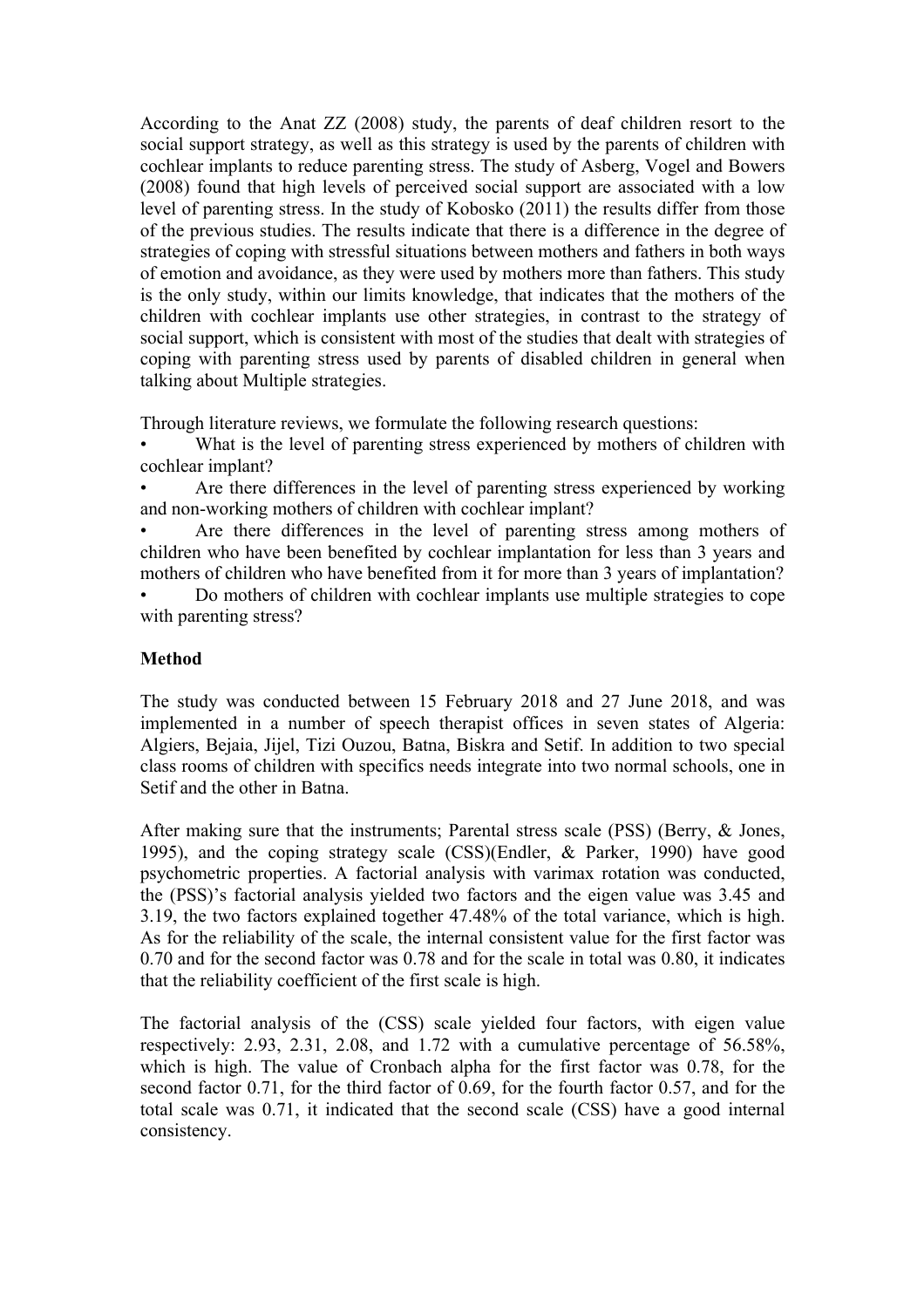In order to examine the first and fourth hypotheses we have based on the descriptive statistics. For the second and third hypotheses, we used the compare means, specifically the T test for two independent samples.

#### **Results**

#### **The results of the first research question (What is the level of parenting stress experienced by mothers of children with cochlear implant?) indicate that:**

The average level of parenting stress for mothers of children with cochlear implants is  $(x = 57,35, p < 0.05)$  that the lowest value of these stress is 28, while the highest value is 70 and the standard deviation ( $x=8$ , 97,  $p < 0.05$ ).

#### **The results of the second research question, (Are there differences in the level of parenting stress experienced by working and non-working mothers of children with cochlear implant?) indicate that:**

There is a difference between the average level of parenting stress obtained by the mothers of children who have benefited from cochlear implantation for less than 3 years and the mothers of children who have benefited from cochlear implantation for more than 3 years. The median of the first group  $(M = 55.83)$  While the median of the second group  $(M=59,41)$  (f=0.06, p<0.05).

The value of the Livini test is estimated at 4.43 and at a significance level of 0.04. Since (F =4.43, p<0.05) the two samples are not uniform (t = 1.92, p<0.05), so the difference between the two groups is not statistically significant. Thus, we can say that the research question H0, which states that there are no differences in the level of parenting stress between the mothers of children who have benefited from cochlear implantation for less than 3 years and the mothers of children who have benefited from cochlear implantation for more than 3 years has been achieved.

**The results of the third research question, (Are there differences in the level of parenting stress among mothers of children who have been benefited by cochlear implantation for less than 3 years and mothers of children who have benefited from it for more than 3 years of implantation?) are shown in the Figure (1).**



Figure 1: The level of parenting stress in working and non-working mothers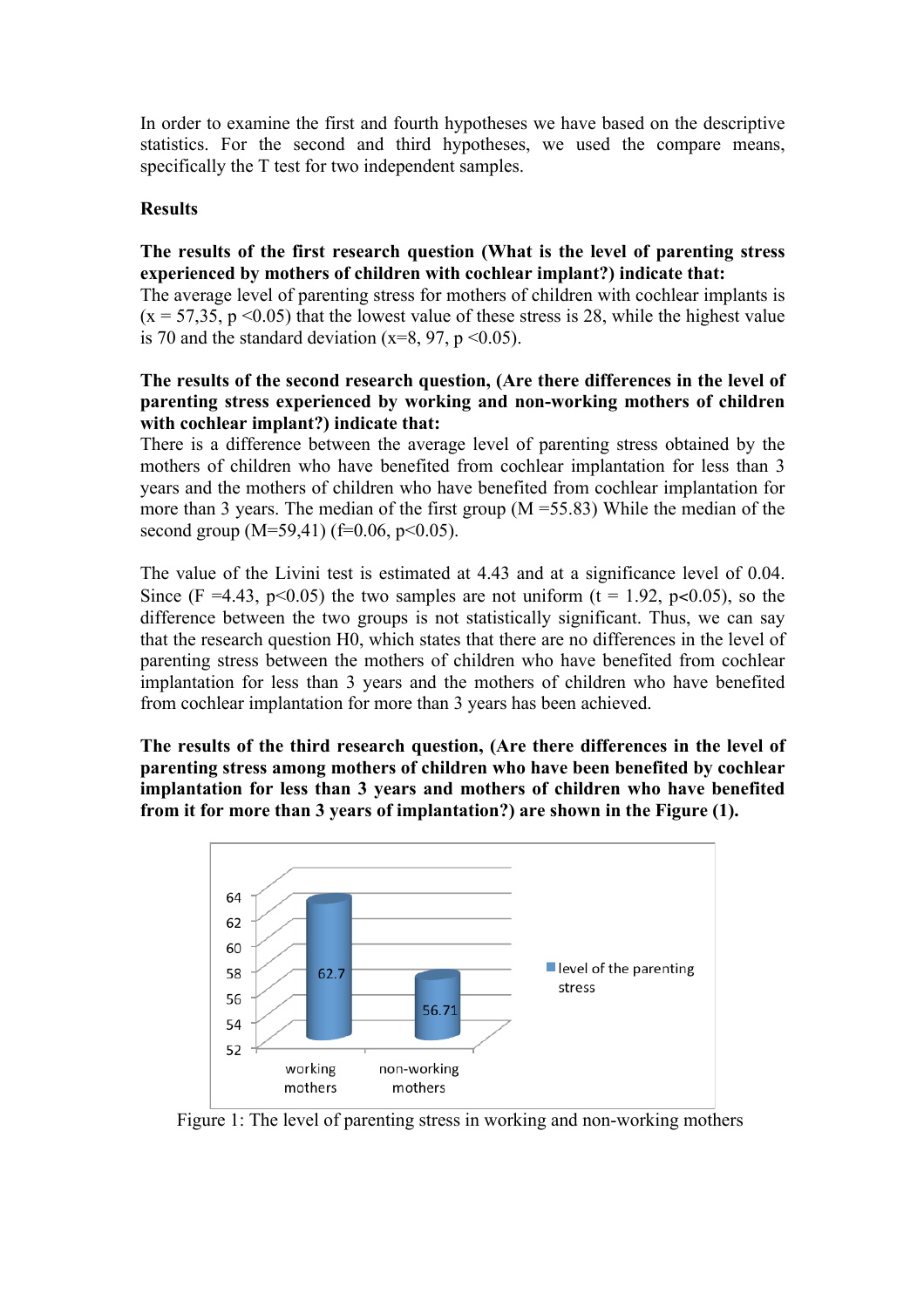There is a difference between the average level of parenting stress obtained by working and non-working mothers of children with cochlear implantation. The median of the first group was 62.70 while the median of the second group was 56,71. The value of the Livini test is 0.2 and at a 0.65 level.  $(t = 2.02, p \le 0.05)$ , the difference between the two groups is statistically significant and is in favor of the highest mean (62.70) working mothers. Thus, we can say that the alternative research question H1, which states that there are differences in the level of parenting stress experienced by working and non-working mothers of children with cochlear implants have been achieved.

**The results of the fourth research question, (Do mothers of children with cochlear implants use multiple strategies to cope with parenting stress?) are shown in Table (1).**

|                                 | M     | SD.  | Z scores |
|---------------------------------|-------|------|----------|
| Strategy problem focused coping | 23.12 |      | 0.03     |
| Strategy self-blame coping      | 9.09  | 3.34 | $0.28 -$ |
| Strategy avoidance coping       | 9 34  | 3.08 | $0.14-$  |
| Coping strategy emotion focused | 9.47  |      | $0.27 -$ |

Table 1: Descriptive statistic and z scores of the strategies of coping

The z scores are to the t scores, as shown in Figure 2.



Figure 2: The t score of the strategies of coping with parenting stress in mothers of children with cochlear implants.

It is shown through the Figure (2) that the strategy most commonly used by the research sample is the problem focused coping strategy, followed by the avoidancecoping strategy and then both self-blame and emotion-focused coping strategies and at two levels.

# **Discussion**

**The mothers of children with cochlear implants suffer from high-level of parenting stress** we interpret this increase by a number of reasons, beginning with the stage of detection and diagnosis of deafness: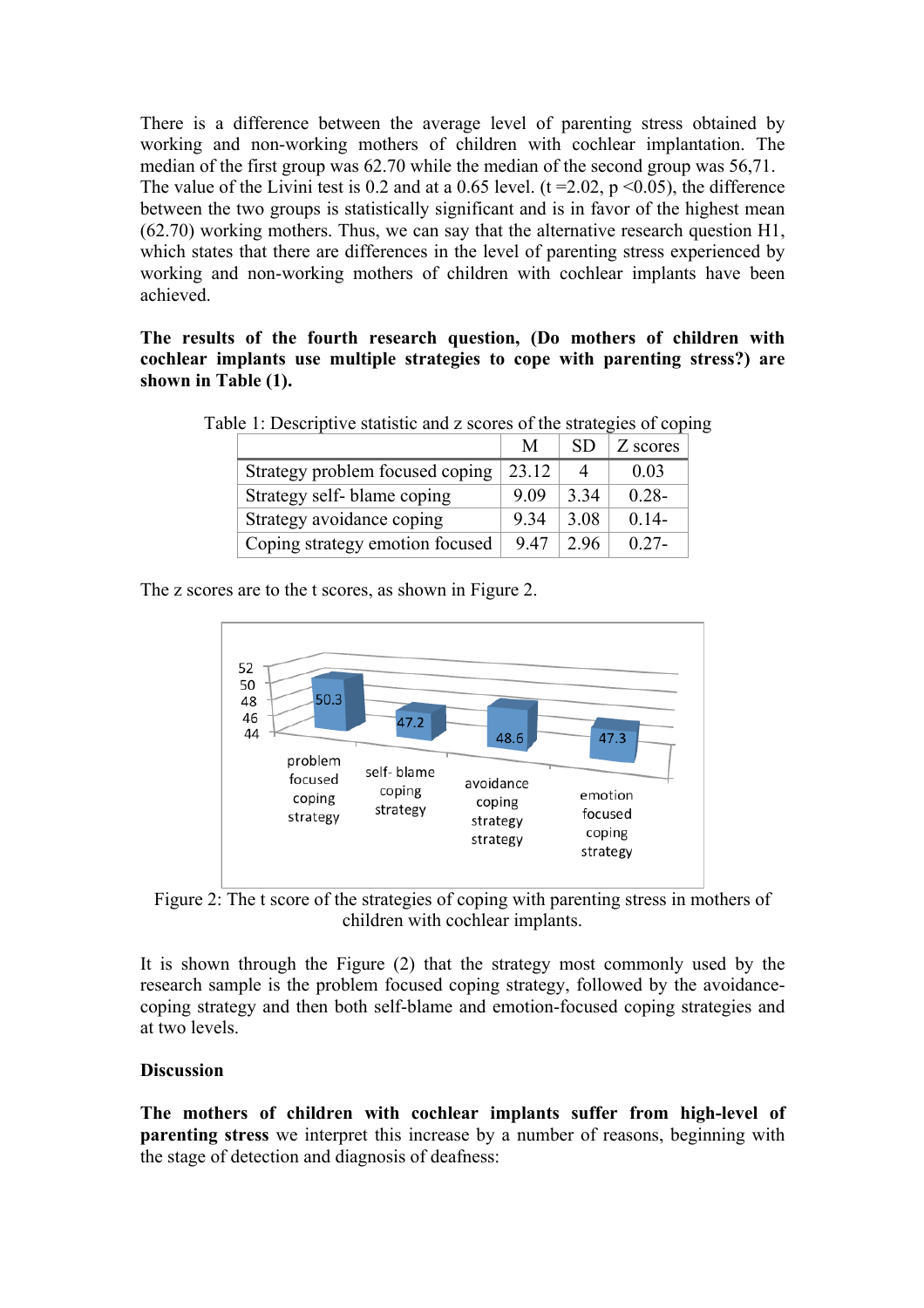• Detecting and diagnosing deafness is the first stressful situation tested by the mother, especially for the hearing-impaired parents, since the diagnosis of hearing loss in their child is the most difficult the times they go. (Santhi & Prakash, 2013), confirmed by Quittner, et al. (2010)

After the diagnosis of deafness, comes the diagnosis of cochlear implantation. This period, which is told by the parents of a child suffering from deep deafness, is very difficult because they have to make a fateful decision in their son's right to decide whether to perform cochlear implantation (Quittner, et al. 2010)

This decision follows a number of situations that drain many of the potential of the mother, as it entails subjecting the child to a range of medical tests, psychological and linguistic as well as hearing measurement.

The most difficult period to be carried by the mother is the period of surgery to which the child undergoes to implant the inner part of the ear and the mother's fears.

• After these stages, comes the period of hospitalization for the child, which is accompanied by the mother often, which requires the latter vigilance more than usual.

The above tests are re-applied within the framework in order to assess the new child's abilities. Psychological and speech therapy sessions should be followed immediately. All of these commitments put stress on the mother because she becomes restricted by attending specific times of Psychological and speech therapy sessions. This responsibility lies with the mother on the grounds that the father is more closely connected to his work, as well as the responsibility to review the exercises that take place during Psychological and speech therapy sessions.

Add to these stressful situations the scarcity of special educational services, where children with cochlear implants at the level of the State of Setif, for example, are taught in a partially integrated section of a normal school that does not have the minimum necessary integration requirements.

In its interpretation of this high level of parenting stress, we refer to the safety factor of the cochlear implant and the need to protect it from damage.

In addition to this number of factors contributing to raising the level of parenting stress among the mothers of children with cochlear implant, the lack of programs to reduce the parenting stress in mothers of children with cochlear implantation remains a key factor in explaining their high level.

All of these factors are sources of stress on the mother and if met some or all, it will increase the stress.

#### **There are no differences in the level of parenting stress between the mothers of children who have benefited from cochlear implantation for less than 3 years and mothers of children who have benefited from it for more than 3 years of implantation.**

The level of parenting stress in both groups is high as it exceeds 38 according to the (ESP-AL) scale. These results differ with Chen, et al. (2013) study's but the results of our study are similar to the results of the Weisel et al. (2006), in which the level of parenting stress remained constant and did not change until 3 years after the implantation. Despite the fact that mothers pass a number of factors leading to increased parenting stress after 3 years of cochlear implantation (deafness detection, degree of the disability, cochlear implantation, surgery and hospitalization) and even with the progress made by these mothers' children in verbal communication thanks to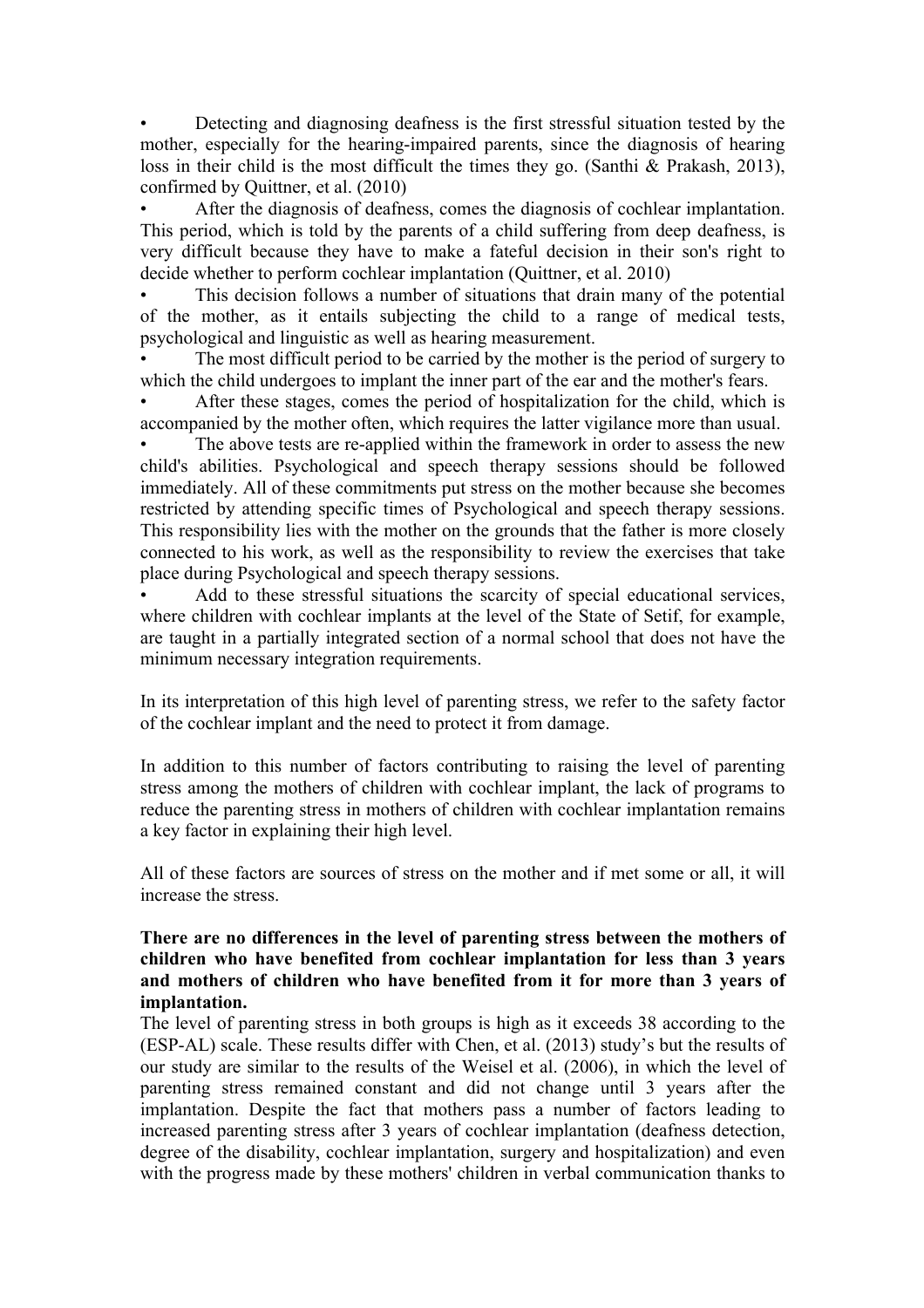cochlear implantation after 3 years of use, they continued to suffer from a high level of parenting stress. In interpreting these results, we focus on the factor of the fear, the mothers of children with cochlear implants fear for his academic achievement, in addition to the fact that the requirements of any child increases with age.

# **There is a difference in the level of parenting stress among the working mothers of children with cochlear implants and non-working.**

We interpret these results by the fact that the work adds to the responsibility of reconciling work and education with domestic and family duties in general. The results of this study are consistent with the results found by Nomaguchi and House (2013), these findings are also consistent with Trembley (2006) studies as sited in Deater-Deckard (2004) which indicate that most of parents who combine work and family life feel stressed. The study of Caussignac (2000) also indicates that the parents of children under 5 years of age are told more stress accompanied by time constraints to achieve their role in work and parental role as well as doubles role.

#### **The mothers of children who benefit from cochlear implants resort to multiple strategies to cope with parenting stress.**

The results of the (CSS) scale in the four subscales indicate that the mothers of children using cochlear implants resort to four strategies to reduce the parenting stress. The first of these strategies in terms of order are:

• Problem focused coping strategies: In such situations, mothers resort to multiple cognitive efforts to find holistic or partial solutions that reduce their feeling of stress. For example, consider intensifying the child's psychological and speech therapy sessions in order to speed up the process of acquiring language or thinking about mobility and stability nearby From the hospital that is responsible for the implantation process in order to save the effort, time and money instead of moving to it repeatedly during and after the operation period, especially (in order to practice the psychological and speech therapy sessions) This strategy is part of problem focused coping strategies (Kobosko, 2011)

• Self-blame focused coping strategies: often observed in mothers of children with congenital disabilities, where the mother adheres to the design of her child, thinking that she has failed to pay attention to him during the embryonic stage. This strategy can also be observed if this deafness has been acquired spontaneously and has occurred due to postpartum infections, such as a child's fever or an accident, for example, where mothers will blame themselves. Through the contact with the mothers of the children who benefit from cochlear implantation, they often resort to this strategy.

The strategy avoidance: The mothers resort to this strategy to ignore some sources of parenting stress, such as ignoring the low level of the child, for example, in order to maintain the emotional balance by shopping time. Studies confirm that mothers of children with cochlear implants resort to this strategy. Kobosko (2011).

• Emotional focused coping strategy: In this type, mothers tend to use their feelings, which are easier for any of us to observe. Among the studies that indicate that the mothers of children who benefit from cochlear implants resort to such a strategy is Kobosko (2011).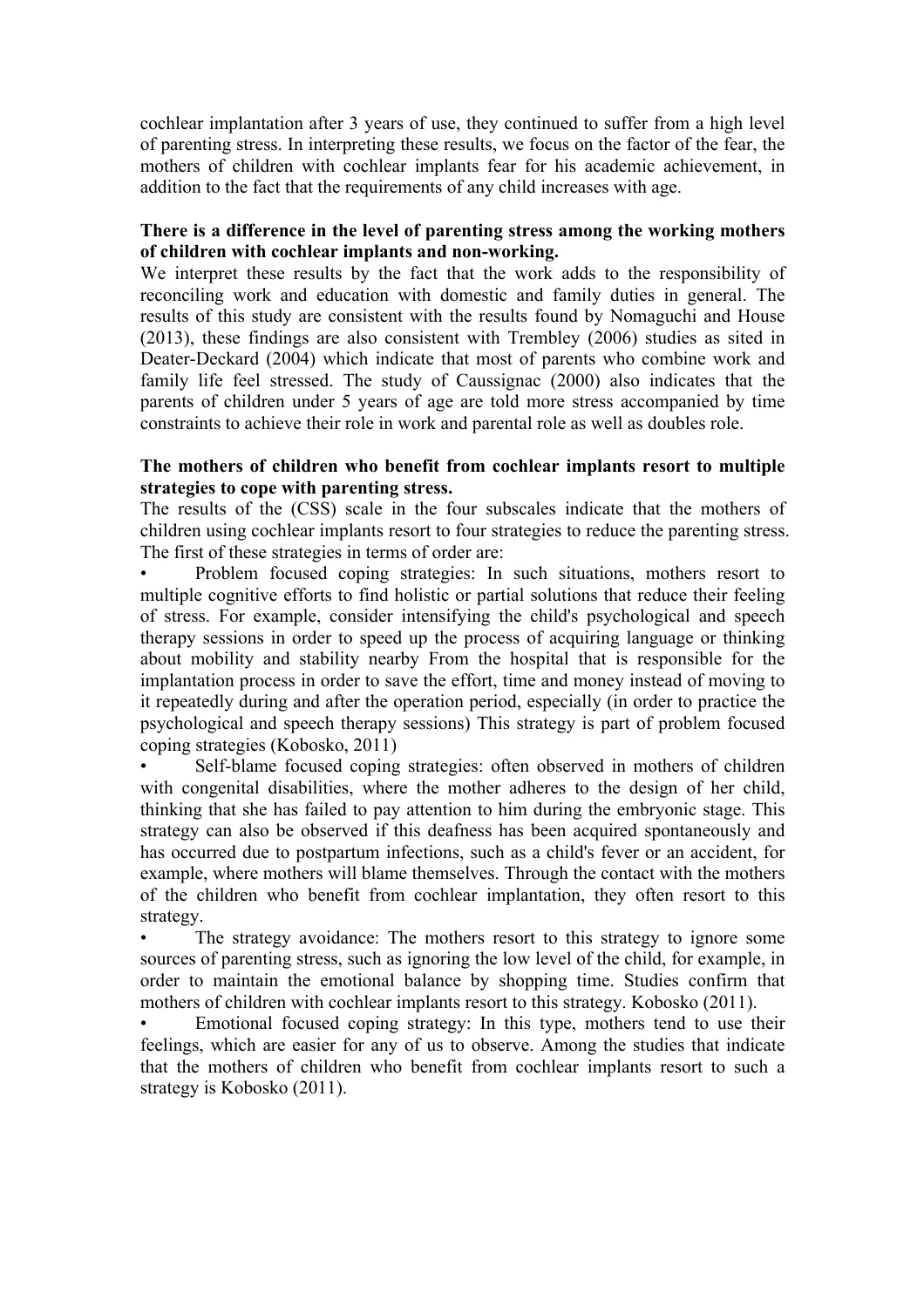#### **Conclusion**

We concludes from this study that the mothers of children with cochlear implants suffer from high levels of parenting stress, which is not different between the mothers of children who have benefited from cochlear implantation for more than three years of implantation and the mothers of children who have benefited from cochlear implantation for less than three years of implantation, But it is higher among mothers of children with cochlear implantation compared to non-working mothers. We also conclude that mothers of children with cochlear implants resort to four strategies to cope with parenting stress (problem-focused coping strategy, self-blame-focused coping strategy, avoidance coping strategy, emotion focused coping strategy). The student interprets the four strategies in each study's results. The mother turns to a particular strategy depending on the situation in which she lives. If it is difficult to control a situation by evaluating it as a midwife

For change, it is impossible to resort to a problem focused coping strategy, and then resort to coping strategies focused on emotion, avoidance and self-blame. (David Sander, 2009). Since problem focused and emotion coping strategies are interrelated and can not be separated, their effectiveness relates to the circumstances in which they occur because they are connected. In the same situation, a mother can resort to one time, another time, or both during the same situation. The fact that mothers resort to all these strategies together means that they do not tend to use a single type.

By linking to the results of the first research question with the results of the third, we note that the use of these strategies is associated with a high level of parenting stress. Therefore, we suggest that resorting to these four strategies together - in the sense of intertwining may be the reason for the high level of parenting stress during these situations (Care and education of a child benefiting from cochlear implantation). Deater-Deckard (2004) finds that the parent may use several strategies at the same time while coping with parenting stress, which either improves the adjustment or makes it worse depending on the situation. In our interpretation of the failure of these strategies to reduce the parenting stress suffered by mothers of children with cochlear implantation, we add other factors - in addition to the mother's position of caring for and raising a child with cochlear implantation:

The personal and cultural factors of the mother (ex. the educational level)

The extent to which the mother has benefited from psychological programs that seek to reduce parenting stress. We believe that this type of program is not within the scope of what we have seen, whether in terms of Algerian studies in particular or through our contact with practicing psychologists and speech therapist. Deater-Deckard (2004) also emphasizes these factors. The failure of diversity of strategies is due to other factors. In addition to the situation itself, the parent believes that the more diverse the parent is, the more effectively he can be employed. However, there are many personal obstacles and cultural situation in resorting to a strategy Among the other strategies, in addition to all of these, these strategies used by the father to cope with inadequate, which requires intervention by specialists.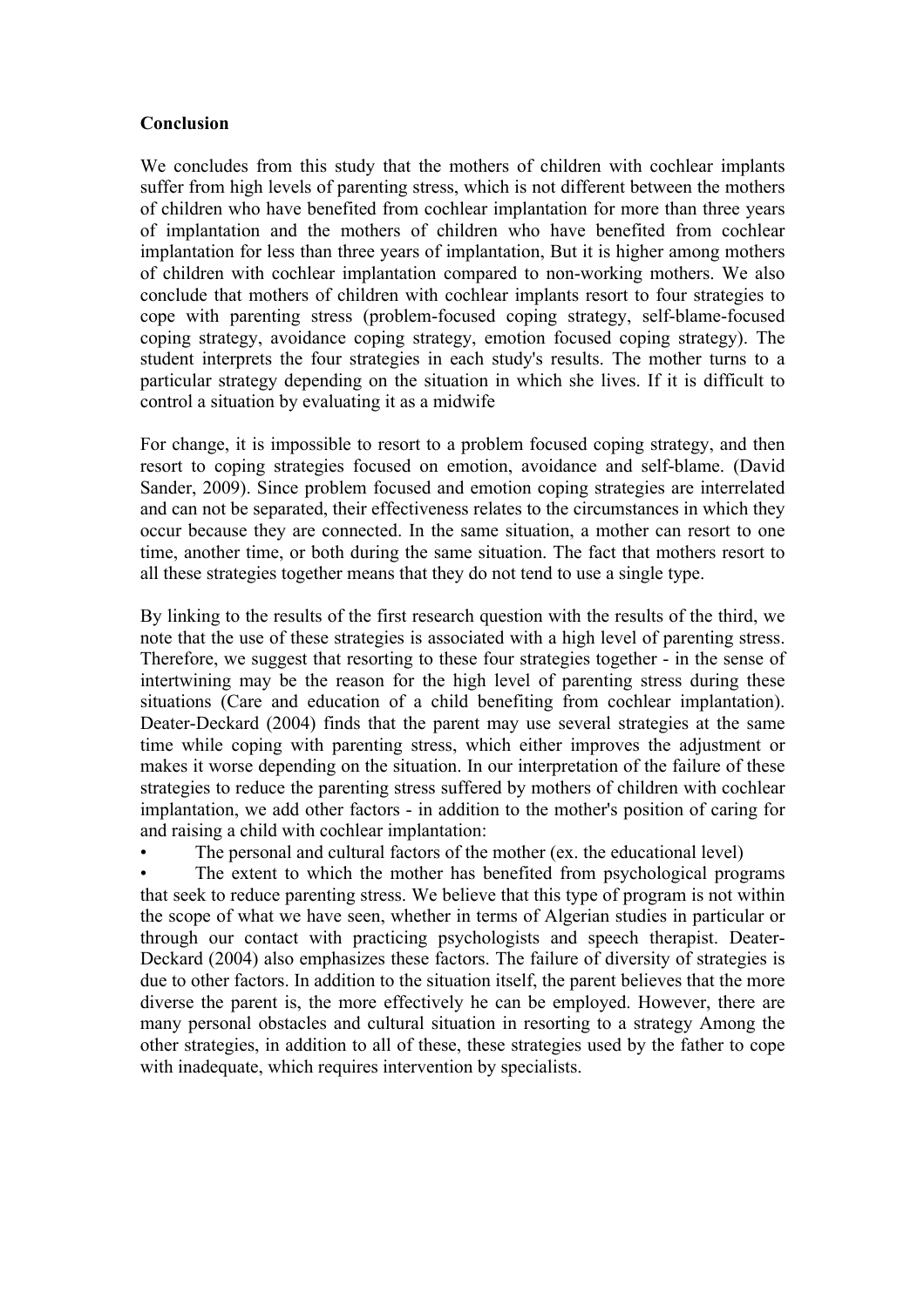#### **References**

Anat ZZ, R. A. (2008). Parental involvement in the habilitation process following children's cochlear implantation:an action theory perspective. Journal of Deaf studies and Deaf educations, 13(2), pp. 193-214.

Asberg, K. K., Vogel, J. J., & Bowers, C. A. (2008). Exploring correlates and predictors of stress in parents of children who are deaf: Implications of perceived social support and mode of communication. Journal of Child and Family Studies, 17(4), 486–499.

Baker, B. L., & Heller, T. L. (1996). Preschool children with externalizing behaviors: Experience of fathers and mothers. Journal of abnormal child psychology, 24(4), 513– 532.

Berry, J.O., & Jones, W.H. (1995). The Parental Stress scale: Initial psychometric evidence. Journal of Social and Personal Relationships, 12, 463-472.

Burger, T., Spahn, C., Richter, B., Eissele, S., Löhle, E., & Bengel, J. (2005). Parental distress: The initial phase of hearing aid and cochlear implant fitting. American annals of the deaf, 150(1), 5–10.

Caussignac, E. (2000). La nature des liens entre les déterminants du conflit" emploifamille", son ampleur et ses impacts (PhD Thesis). École des hautes études commerciales.

Chen, Y. A., Chan, K. C., Liao, P. J., Chen, C. K., & Wu, C. M. (2013). Parental stress in raising mandarin‐speaking children with cochlear implants. The

Laryngoscope, 123(5), 1241-1246.

Connor, C. M., Craig, H. K., Raudenbush, S. W., Heavner, K., & Zwolan, T. A. (2006). The age at which young deaf children receive cochlear implants and their vocabulary and speech-production growth: Is there an added value for early implantation? Ear and hearing, 27(6), 628–644.

David Sander, K. R. (2009). Traité de psychologie des émotions. Paris: Dunod.

Deater-Deckard, K. (2004). Parenting stress. Michigan.

Dumont, A. (1997). Implant, guide pratique d'évaluation et de rééducationaions cochléaires: France: l'Ortho édition.

Endler, N. S., & Parker, J. D. A. (1990). Coping Inventory for Stressful Situations (CISS) Manual . Toronto: Multi-Health System.

Hastings, R. P., Kovshoff, H., Brown, T., Ward, N. J., Espinosa, F. D., & Remington, B. (2005). Coping strategies in mothers and fathers of preschool and school-age children with autism. Autism, 9(4), 377–391.